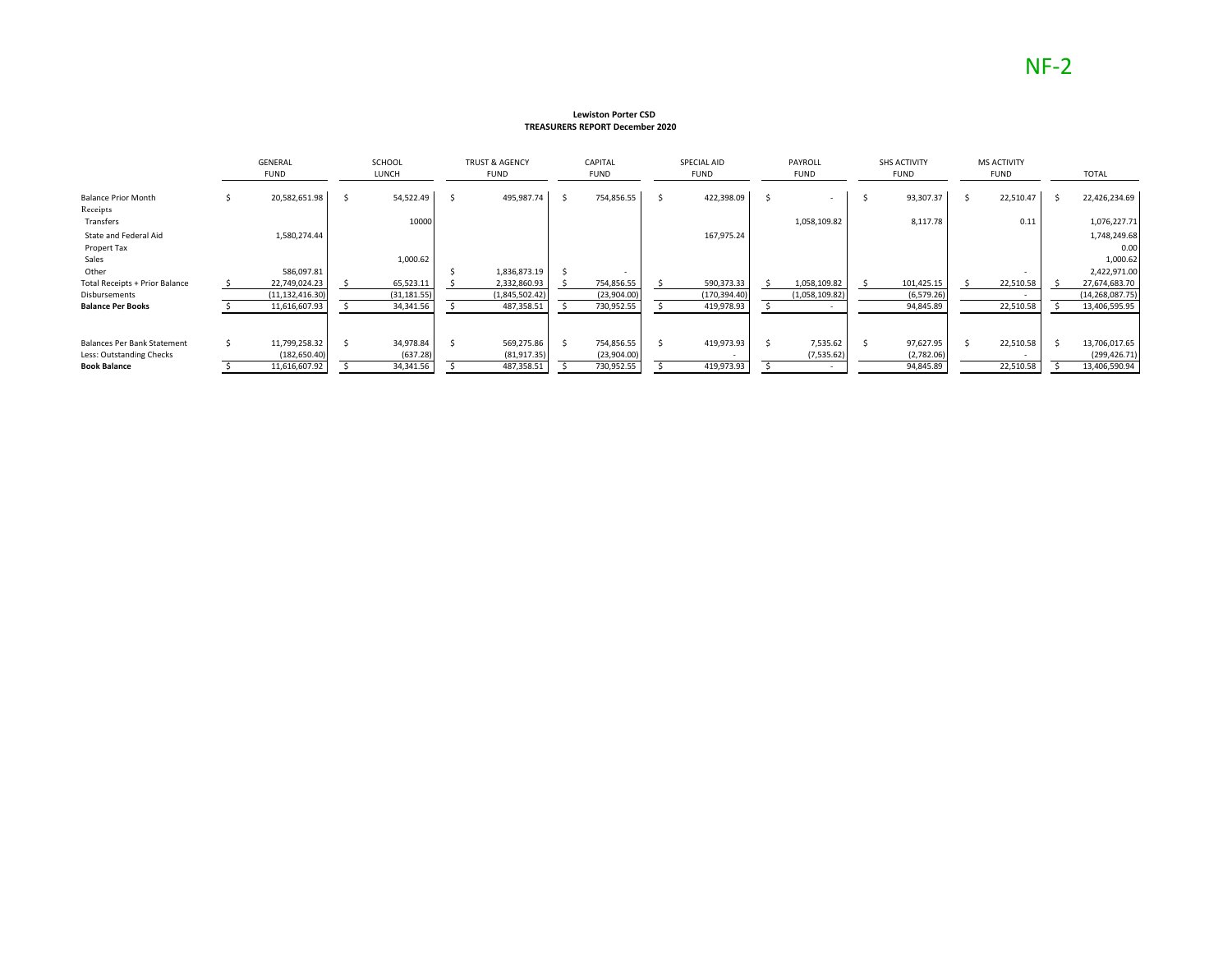#### **LEWISTON-PORTER HIGH SCHOOL**

#### **Student Activity Fund Central Treasurer's Report**

## **For the period of: December 1 - 31, 2020**

| <b>Balance from preceding period</b><br><b>Total receipts banked during month</b> | \$93,307.37               |
|-----------------------------------------------------------------------------------|---------------------------|
| No. 16018<br>No. 16031<br>to to                                                   | \$8,117.78                |
| Total balance, deposits, undeposited                                              | \$101,425.15              |
| <b>Disbursements during month</b>                                                 |                           |
| No. 11740 to<br>No. 11755                                                         | \$6,518.76                |
| NYS Sales Tax $(Sept. - Nov.)$                                                    | $\mathcal{S}$<br>60.50    |
| <b>Cash balance</b><br><b>Reconciliation with bank statement</b>                  | \$94,845.89               |
| <b>Bank balance as shown on statement</b>                                         | \$97,627.95               |
| <b>Minus outstanding checks</b><br><b>Balance</b>                                 | \$2,782.06<br>\$94,845.89 |

#### **Outstanding Checks:**

| 9949 \$100.00    | 11715 \$ 16.00 |  | 11721 \$ 20.00 | 11724 \$ 8.00  |
|------------------|----------------|--|----------------|----------------|
| 11727 \$ 24.00   | 11728 \$ 24.00 |  | 11746 \$600.00 | 11748 \$106.70 |
| 11752 \$1,875.00 | 11753 \$ 32.36 |  |                |                |

# **John Evert Sandra Girasole**

John Evert Sandra Girasole<br>High School Vice Principal Central Treasure

Central Treasurer of HS Student Activity Funds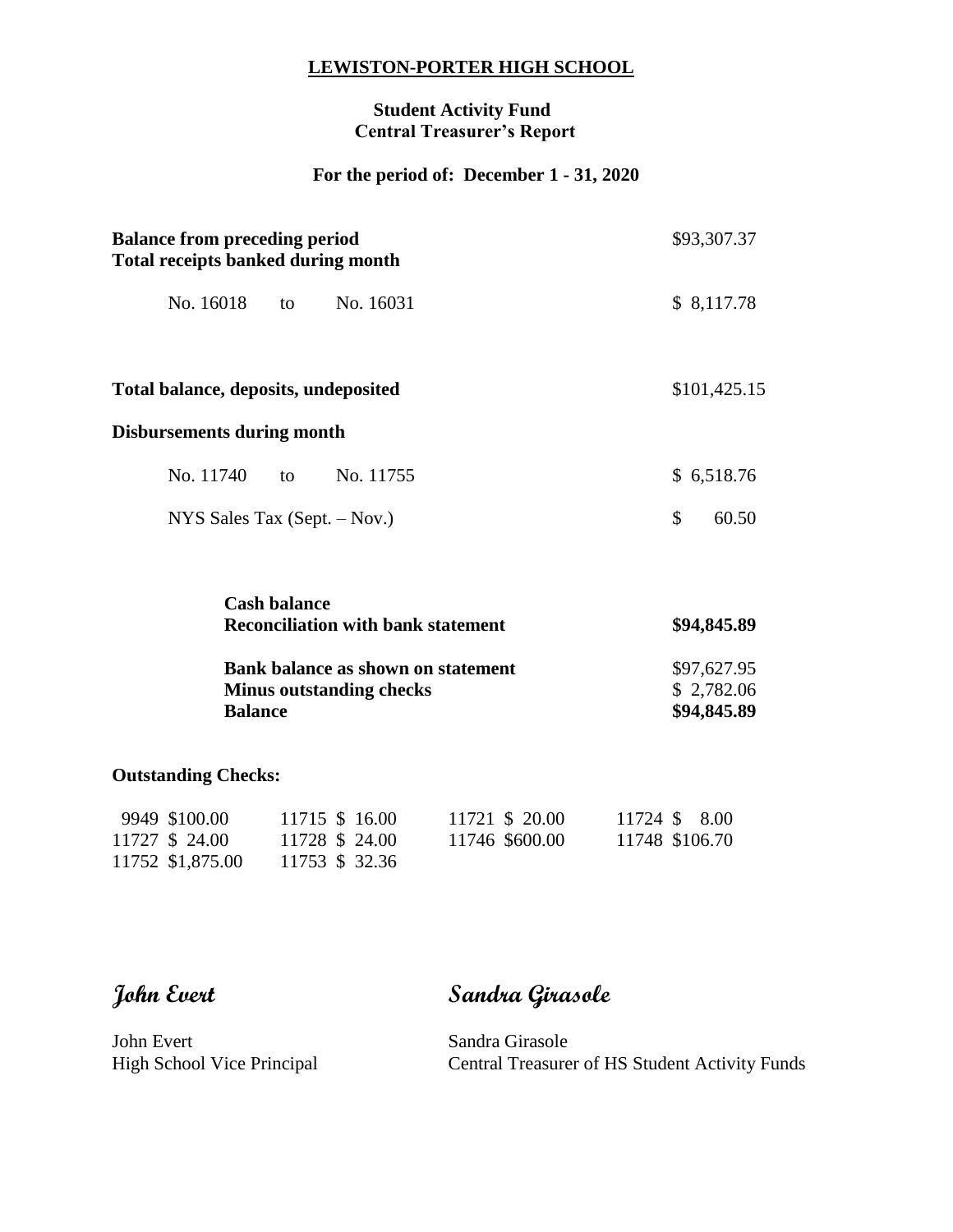|                                |                 |      |                 |    |                    |                 |     |                    | Lewiston-Porter High School Student Activity Accounts Ledger - December 2020 |                                |
|--------------------------------|-----------------|------|-----------------|----|--------------------|-----------------|-----|--------------------|------------------------------------------------------------------------------|--------------------------------|
| <b>Account</b>                 | Beg. Balance    |      | <b>Receipts</b> |    | <b>Withdrawals</b> | <b>Transfer</b> |     | <b>End Balance</b> | <b>BOE</b> approved?                                                         | <b>Advisor</b>                 |
| Art                            | \$<br>3,626.08  | \$   |                 | \$ | 205.52             |                 | \$  | 3,420.56           | Yes                                                                          | Cindy Sanchez                  |
| <b>Business Club</b>           | \$<br>3,400.71  |      |                 |    |                    |                 | \$  | 3,400.71           | Yes                                                                          | Nicole Alonzo                  |
| Class of 2020                  | \$<br>10,251.05 | -\$  | 5,152.25        |    |                    |                 | \$  | 15,403.30          | Yes                                                                          | T. Skimin/A.Burdick            |
| Class of 2021                  | \$<br>9,117.82  | - \$ | 1,808.85        | \$ | 5,103.03           | \$<br>890.04    | \$  | 6,713.68           | Yes                                                                          | D'Anna/Townsend/Krajcirik      |
| Class of 2022                  | \$<br>3,791.54  | \$   | 47.28           | \$ | 531.00             | \$<br>(115.05)  | -\$ | 3,192.77           |                                                                              | L.D'Anna/P. Moskaluk           |
| Class of 2023                  | \$<br>3,960.32  | \$   | 150.12          | \$ | 238.02             | \$<br>233.10    | -\$ | 4,105.52           |                                                                              | J.Cruz/A.Townsend              |
| Class of 2024                  | \$<br>1,220.35  | \$   | 869.28          | \$ |                    | \$(1,008.09)    | -\$ | 1,081.54           |                                                                              | Dan & Theresa Behm             |
| Drama                          | \$<br>740.85    |      |                 |    |                    |                 | \$  | 740.85             | Yes                                                                          | <b>Christopher Teal</b>        |
| <b>Historical Society</b>      | \$<br>1,395.26  |      |                 |    |                    |                 | \$  | 1,395.26           | Yes                                                                          |                                |
| <b>International Studies</b>   | \$<br>3,561.44  |      |                 |    |                    |                 | \$  | 3,561.44           | Yes                                                                          | Rhonda Shiah                   |
| <b>Key Club</b>                | \$<br>2,737.13  |      |                 |    |                    |                 | \$  | 2,737.13           | Yes                                                                          | J. Conti/M. Conti              |
| <b>Lancer Council</b>          | \$<br>20,200.06 | \$   |                 | \$ | 111.19             |                 | \$  | 20,088.87          | Yes                                                                          | Lori Hurtgam                   |
| L-P Athletic Fund              | \$<br>10,057.33 |      |                 |    |                    |                 | \$  | 10,057.33          | Yes                                                                          | <b>Brad Halgash</b>            |
| Masterminds                    | 0.00            |      |                 |    |                    |                 |     | 0.00               |                                                                              | Paul Moskaluk                  |
| <b>Musical Theater</b>         | \$<br>8,256.89  |      |                 |    |                    |                 | \$  | 8,256.89           | Yes                                                                          | Kevin Duncan                   |
| <b>Music Project</b>           | \$<br>3,929.79  | \$   |                 | \$ | 230.00             |                 | \$  | 3,699.79           | Yes                                                                          | Kevin Duncan                   |
| <b>National Honor Society</b>  | \$<br>5.44      |      |                 |    |                    |                 | \$  | 5.44               | Yes                                                                          | Jessica Cruz                   |
| Science Honor Society          | \$<br>1,598.87  |      |                 |    |                    |                 | \$  | 1,598.87           | Yes                                                                          | <b>Shelly Hinchliffe</b>       |
| Spanish Club                   | \$<br>357.73    |      |                 | \$ | 100.00             |                 | \$  | 257.73             | Yes                                                                          | A.Carrasquillo/J.Mango/M.Ellis |
| Spanish National Honor Society | \$<br>62.74     |      |                 |    |                    |                 | \$  | 62.74              | Yes                                                                          | Amy Carrasquillo               |
| <b>Technology Club</b>         | \$<br>846.27    |      |                 |    |                    |                 | \$  | 846.27             | Yes                                                                          | <b>TBD</b>                     |
| Traditions                     | \$<br>3,186.64  |      |                 |    |                    |                 | \$  | 3,186.64           | Yes                                                                          | A.Townsend/C.Hargrave          |
| <b>Varsity Club</b>            | \$<br>330.69    | \$   | 15.00           | \$ | 60.50              |                 | \$  | 285.19             | Yes                                                                          | L.D'Anna/S.Townsend            |
| Yearbook                       | \$<br>672.37    | \$   | 75.00           |    |                    |                 | \$  | 747.37             | Yes                                                                          | Carrie Popielski               |
| Total                          | \$<br>2,492.54  | \$   | 8,117.78        | s. | 6,579.26           | \$              | \$  | 94,845.89          |                                                                              |                                |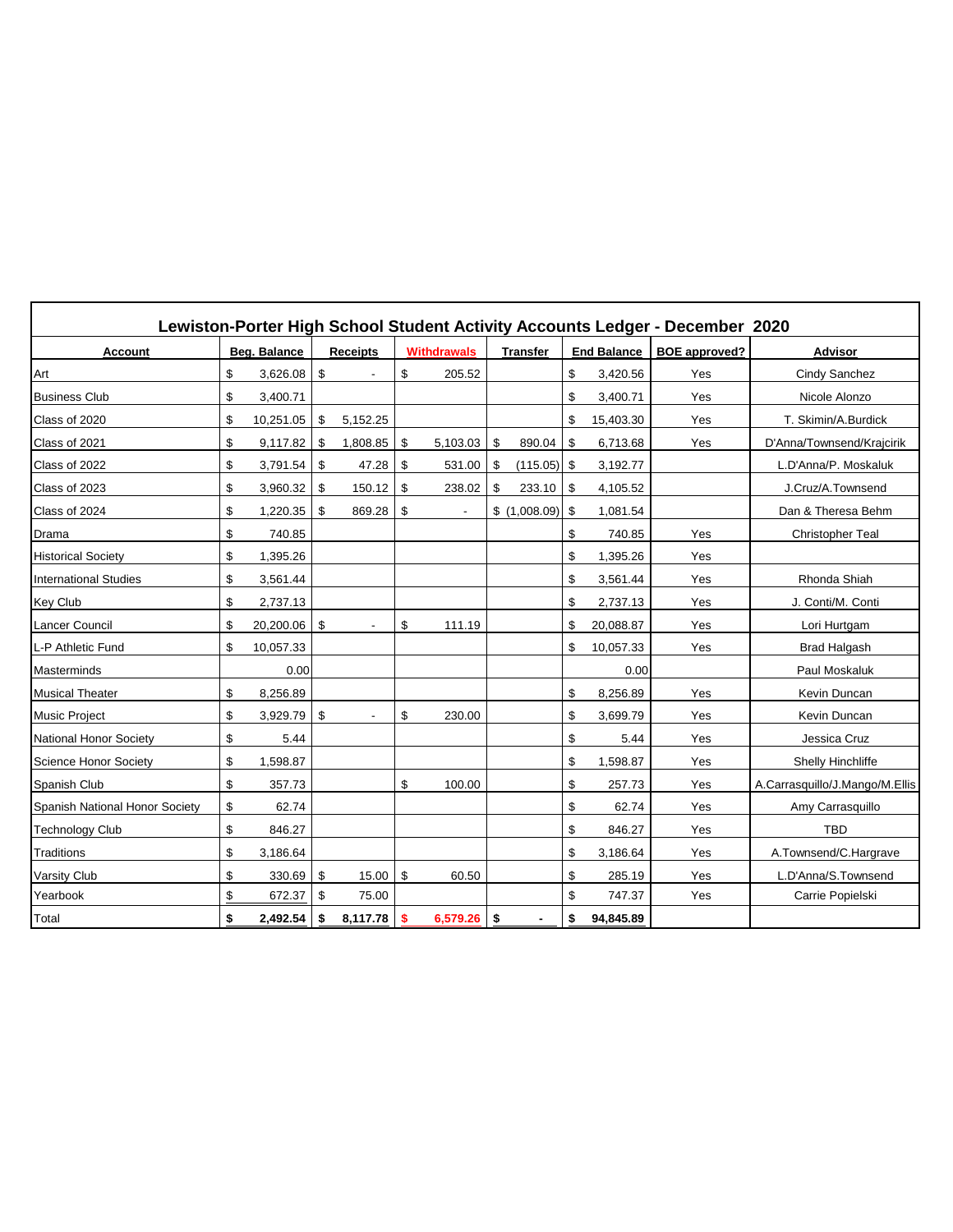#### **LEWISTON-PORTER MIDDLE SCHOOL**

### **Student Activity Fund Central Treasurer's Report For the period of December 1, 2020 - December 31, 2020**

| <b>BANK STATEMENT BALANCE END OF MONTH</b><br><b>Total receipts deposited during month</b> | \$                 | 22,510.47 |                     |
|--------------------------------------------------------------------------------------------|--------------------|-----------|---------------------|
| No. to No.                                                                                 | \$                 |           |                     |
| <b>Interest for Savings Account</b>                                                        | \$                 | .11       |                     |
| Net Fees and Charges (back into acct.)                                                     | \$                 |           |                     |
| <b>Total balance, deposits</b>                                                             | \$                 | 22,510.58 |                     |
| <b>Disbursements during month</b>                                                          |                    |           |                     |
| No. to No.                                                                                 | \$                 |           |                     |
| Direct Withdrawal/Intuit Check printing                                                    | \$                 |           |                     |
| Chargeback Item Fees                                                                       | \$                 |           |                     |
| <b>NYS Sales Tax</b>                                                                       | \$                 |           |                     |
| <b>Cash balance</b>                                                                        | $\boldsymbol{\$\}$ | 22,510.58 |                     |
| Bank balance as shown on statement                                                         | \$                 | 13,199.03 | (savings)           |
|                                                                                            | \$                 |           | 9,311.55 (checking) |
| <b>Minus outstanding checks</b>                                                            | \$                 |           |                     |
| <b>Balance</b>                                                                             |                    | 22,510.58 |                     |

**Outstanding Checks:** 

Andrew M. Auer Susan Gentile

Andrew M. Auer Care Susan C. Gentile

Middle School Principal Central Treasurer of MS Student Activity Funds